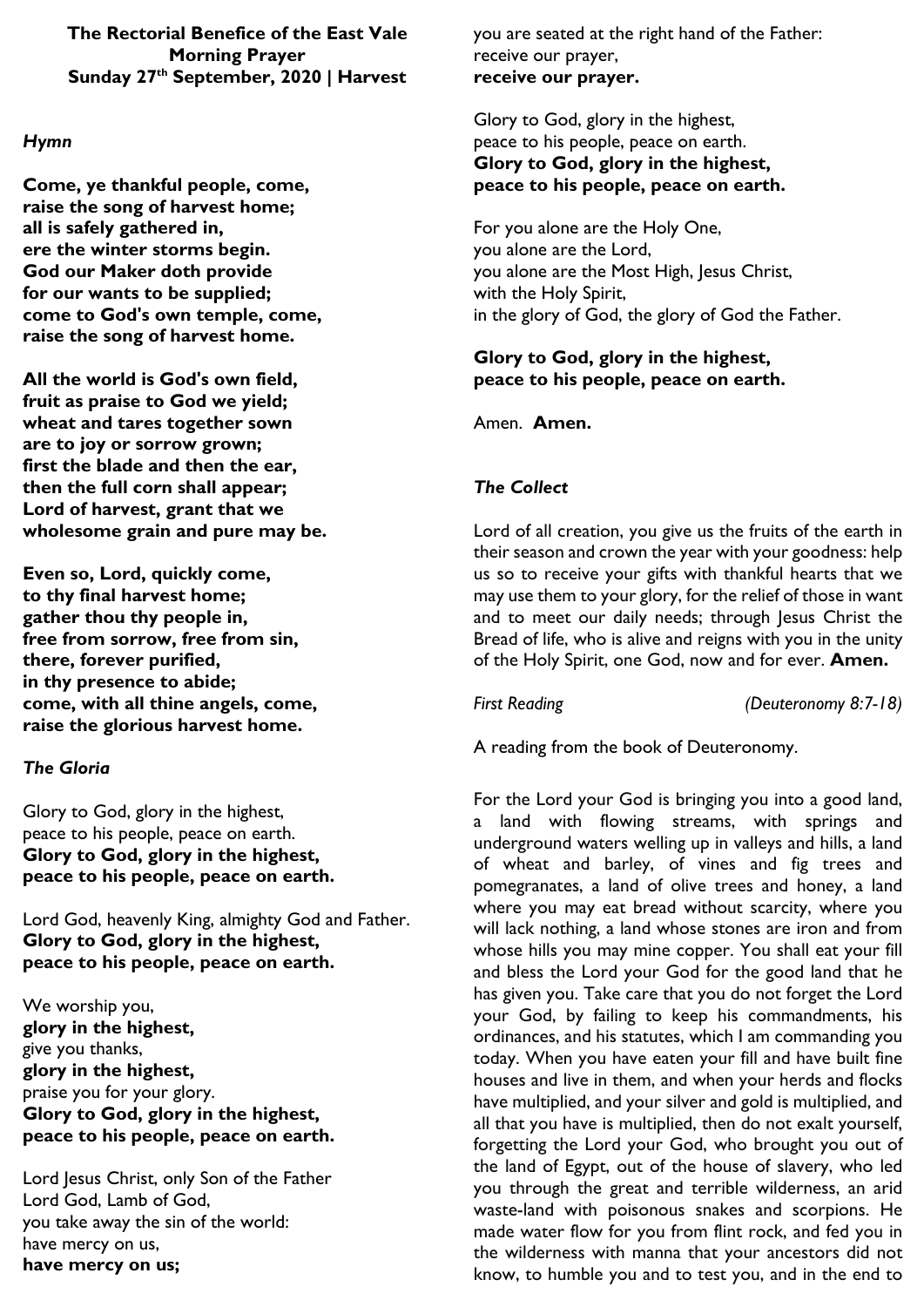do you good. Do not say to yourself, 'My power and the might of my own hand have gained me this wealth.' But remember the Lord your God, for it is he who gives you power to get wealth, so that he may confirm his covenant that he swore to your ancestors, as he is doing today.

### This is the word of the Lord. **Thanks be to God.**

*Responsorial Psalm (Psalm 65)*

## **R/ You crown the year with your goodness, and your paths overflow with plenty.**

You are to be praised, O God, in Zion; to you shall vows be performed in Jerusalem. To you that hear prayer shall all flesh come, because of their transgressions. **R/**

Our sins are stronger than we are, but you will blot them out. Happy are they whom you choose and draw to your courts to dwell there! they will be satisfied by the beauty of your house, by the holiness of your temple. **R/**

Awesome things will you show us in your righteousness, O God of our salvation, O Hope of all the ends of the earth and of the seas that are far away. You make fast the mountains by your power; they are girded about with might. **R/**

You still the roaring of the seas, the roaring of their waves, and the clamour of the peoples. Those who dwell at the ends of the earth will tremble at your marvellous signs; you make the dawn and the dusk to sing for joy. **R/**

You visit the earth and water it abundantly; you make it very plenteous; the river of God is full of water. You prepare the grain, for so you provide for the earth. **R/**

You drench the furrows and smooth out the ridges; with heavy rain you soften the ground and bless its increase. You crown the year with your goodness, and your paths overflow with plenty. **R/**

May the fields of the wilderness be rich for grazing, and the hills be clothed with joy. May the meadows cover themselves with flocks and the valleys cloak themselves with grain; let them shout for joy and sing. **R/**

*Second Reading (2 Corinthians 9:6-15)*

A reading from Paul's second letter to the Corinthians

The point is this: the one who sows sparingly will also reap sparingly, and the one who sows bountifully will also reap bountifully. Each of you must give as you have made up your mind, not reluctantly or under compulsion, for God loves a cheerful giver. And God is able to provide you with every blessing in abundance, so that by always having enough of everything, you may share abundantly in

every good work. As it is written, 'He scatters abroad, he gives to the poor; his righteousness endures forever.' He who supplies seed to the sower and bread for food will supply and multiply your seed for sowing and increase the harvest of your righteousness. You will be enriched in every way for your great generosity, which will produce thanksgiving to God through us; for the rendering of this ministry not only supplies the needs of the saints but also overflows with many thanksgivings to God. Through the testing of this ministry you glorify God by your obedience to the confession of the gospel of Christ and by the generosity of your sharing with them and with all others, while they long for you and pray for you because of the surpassing grace of God that he has given you. Thanks be to God for his indescribable gift!

This is the word of the Lord **Thanks be to God**

*The Gospel (Luke 17:11-19)*

*Alleluia! Alleluia! Give thanks to the risen Lord. Alleluia! Alleluia! Give praise to his name.*

## **Jesus is Lord of all the earth, he is the king of creation.**  *Alleluia! Alleluia!...*

The Lord be with you. **And also with you.** Listen to the gospel of Christ

according to Saint Luke. **Glory to you, O Lord.**

On the way to Jerusalem Jesus was going through the region between Samaria and Galilee. As he entered a village, ten lepers approached him. Keeping their distance, they called out, saying, 'Jesus, Master, have mercy on us!' When he saw them, he said to them, 'Go and show yourselves to the priests.' And as they went, they were made clean. Then one of them, when he saw that he was healed, turned back, praising God with a loud voice. He prostrated himself at Jesus' feet and thanked him. And he was a Samaritan. Then Jesus asked, 'Were not ten made clean? But the other nine, where are they? Was none of them found to return and give praise to God except this foreigner?' Then he said to him, 'Get up and go on your way; your faith has made you well.'

This is the Gospel of the Lord. **Praise to you, O Christ.**

**Spread the good news o'er all the earth, Jesus has died and risen.**  *Alleluia! Alleluia!...*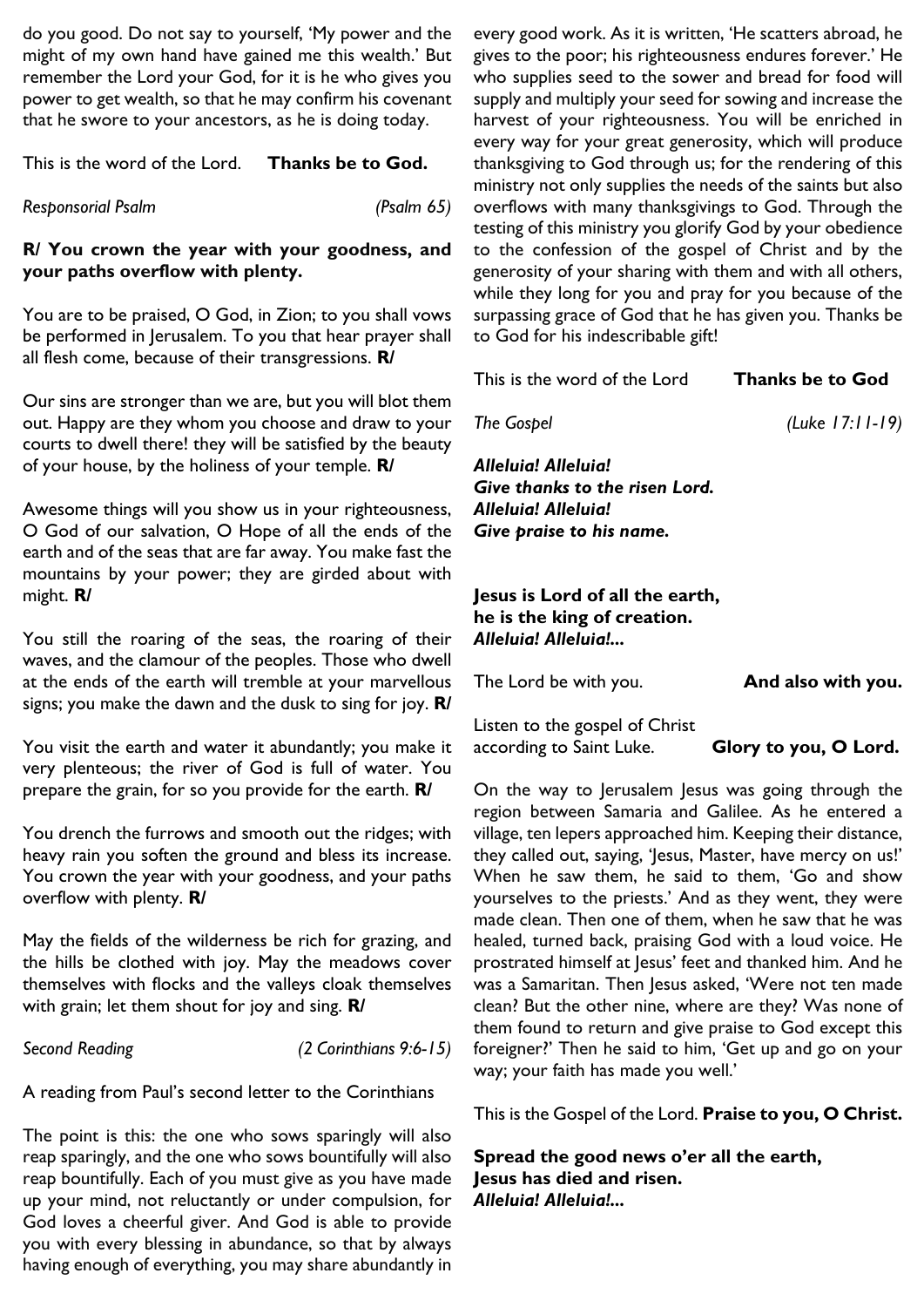If we are inclined to think that social distancing is a new or unusual requirement, then we are mistaken. History is littered with instances where people have been required to distance from one another and there in the midst of our gospel reading detailing lesus' interaction with ten lepers, we are told they kept their distance. Lepers, as we know, are probably most notably numbered among those required to live separately in colonies and the like through the centuries.

It's astonishing to think that a disease that was very prevalent at the time of Jesus and which now has a cure, is still causing around 200,000 new infections globally each year. There is an annual World Leprosy Awareness Day on January 28th and there are still a number of charities committed to caring for and treating those with leprosy. Of course, as with many illnesses, it is most prevalent among those living in poverty, and so although we have a medical cure, we still need to find the economic solution too. If we can pull people out of poverty, then we also alleviate many of the problems that arise as a result of poverty, including ill health.

The scriptures tell us how those with leprosy and other diseases were treated in the first century, and in the centuries preceding Jesus. But we are also presented with something of an incongruity in the divine response and attitude to leprosy, in that, in the old testament, God gives instruction on how lepers ought to be treated, they are to be set apart from the community and be easily identifiable, wearing torn clothes and disordered hair, and crying out 'unclean'. Of course, this requirement was designed to stop the spread of the infection, but nowadays that sort of ostracisation is considered discriminatory or inhumane. Whereas, in our gospel reading, Jesus cured lepers in order that they might reintegrate back into the community, that they might be restored to society.

The primary focus of the gospel story today though, is concerned with the business of expressing gratitude, of being grateful. Jesus healed ten and yet one took the time to give thanks and praise, and that one was the Samaritan, the only foreigner. As a result, we are prompted to consider what place gratitude has in our lives and challenged to reflect on those times when we have neglected to show gratitude to God and others for acts of kindness and mercy. Today we observe Harvest Sunday, a Sunday designated to give gratitude for God's abundant goodness around us. But I suppose, we could be tempted to think in the current climate that we may not have an awful lot to be grateful for, so maybe the greater challenge of the gospel on this Harvest Sunday is to consider how we can nurture and cultivate within ourselves a grateful heart all of the time, despite everything, and foster around us a culture of gratitude. From gratitude springs generosity and St Paul touches upon the grace that flows from generosity in the letter to the Corinthians today.

Interestingly, the dictionary gives two definitions for 'leprosy'. Firstly, the one we would expect: *a chronic infectious disease affecting especially the skin and peripheral nerves and characterized by the formation of nodules or macules that enlarge and spread accompanied by loss of sensation with eventual paralysis, wasting of muscle, and production of deformities — called also Hansen's disease.* Then secondly, a definition we might not expect: *A morally or spiritually harmful influence.* The physical ailment became a metaphor for things that erode our moral or spiritual wellbeing and vitality, in the same way that leprosy erodes skin and muscle. I suppose, essentially our attitudes can be a form of moral and spiritual leprosy, so if we struggle to be grateful and practice generosity then we diminish or erode our capacity to be more Christ-like and to do good.

No doubt a side effect of having leprosy was loneliness from having been cast out and cut off from wider society, from family and friends. Mother Teresa of Calcutta once suggested that the leprosy of the modern world is loneliness. She said, 'being unwanted, unloved, uncared for, forgotten by everybody, I think that is a much greater hunger, a much greater poverty than the person who has nothing to eat.' And I'm inclined to agree with her as I encounter more and more people who are battling with loneliness and all the many other issues that arise as a result of it, like depression.

The church has an important part to play in reaching out to those who feel unloved, uncared for and forgotten. Prior to the introduction of social distancing, society was already becoming increasingly more polarised, detached and segregated as we advance into a digital age, which is why so many find themselves out on a limb – struggling to find their place and know their worth. Loneliness, like leprosy, can be cured, not by drugs but by social interaction and community cohesion. How then can a spirit of generosity springing from a thankful heart enable us to be the remedy society needs? This is traditionally a time to give food stuff for the hungry and money for the poor, but maybe we can broaden the scope of what we are able to offer as 'gifts' of thanksgiving and gratitude this Harvest-tide, to include the gift of ourselves for others.